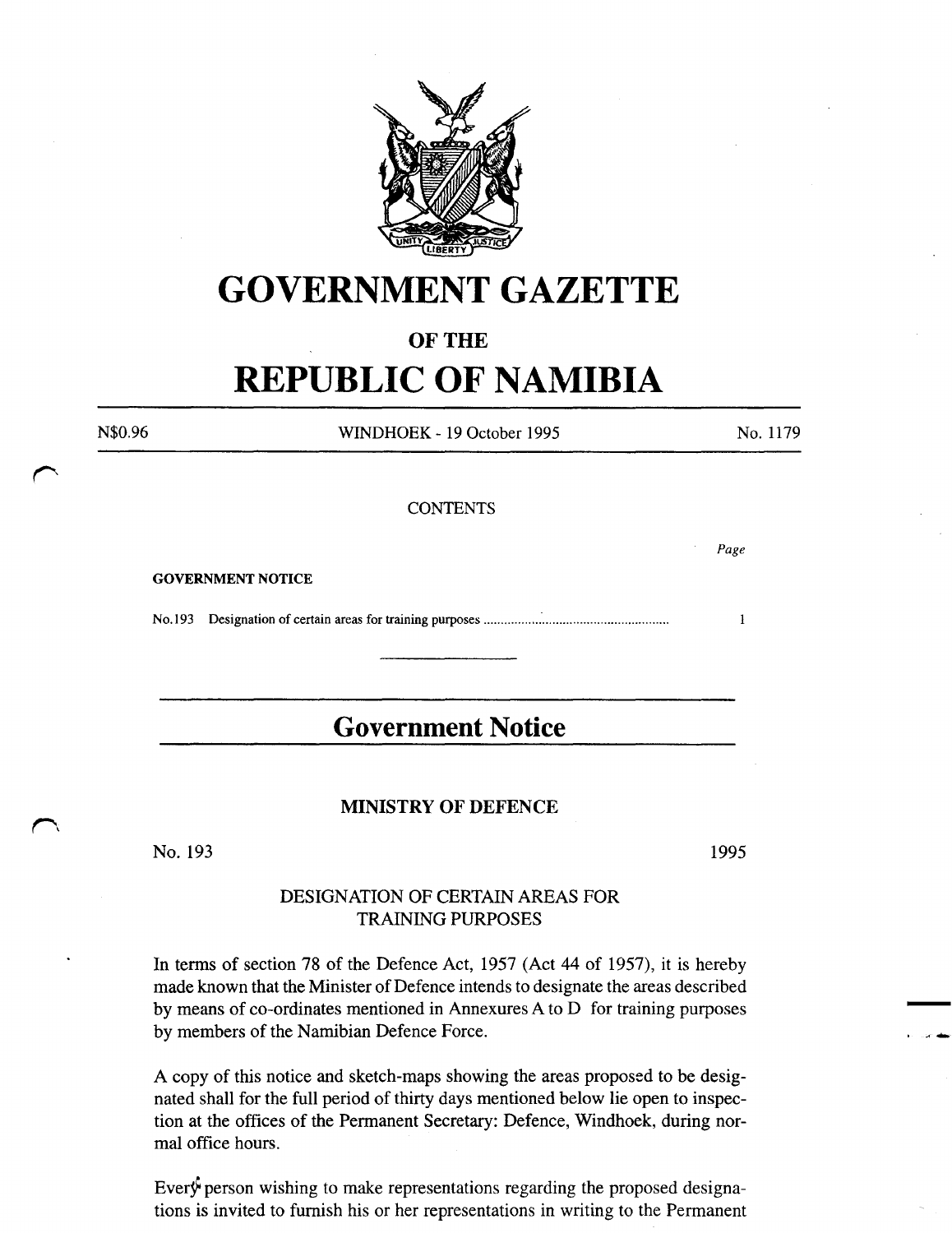-

Secretary: Ministry of Defence, Private Bag 13307, Windhoek, within a period of thirty days from the date of publication of this notice.

### **ANNEXURE A**

### BUM-BUM RANGE AND TACTICAL TRAINING AREA

| L. | A            | $18^{\circ}$ 06'47" South; | 19° 43'27" East |
|----|--------------|----------------------------|-----------------|
|    | B.           | 18° 06'44" South;          | 19° 44'34" East |
|    | $\mathbf{C}$ | 18° 12'12" South;          | 19° 44'03" East |
|    | D            | 18° 12'03" South;          | 19° 42'09" East |
|    | E.           | 18° 11'30" South;          | 19° 40'37" East |
|    |              |                            |                 |

The area is situated approximately 20km south of the first battalion head quarters at Rundu and is approximately 4000 ha in extent.

### MPACHA TRAINING AREA AND SHOOTING RANGE

| 2. | A           | 17° 36'15" South; | 24° 06'55" East |
|----|-------------|-------------------|-----------------|
|    | в           | 17° 35'10" South; | 24° 07'31" East |
|    | $\mathbf C$ | 17° 33'57" South; | 24° 08'55" East |
|    | D           | 17° 33'48" South; | 24° 09'17" East |
|    | E           | 17° 31'56" South; | 24° 09'39" East |
|    | $\mathbf F$ | 17° 30'58" South; | 24° 10'07" East |
|    | G           | 17° 32'31" South; | 24° 12'43" East |
|    | H           | 17° 33'26" South; | 24° 13'15" East |
|    | Ι           | 17° 33'59" South; | 24°13'13" East  |
|    | J           | 17° 34'49" South; | 24° 12'36" East |
|    | K           | 17° 35'31" South; | 24° 11'07" East |
|    | L           | 17° 36'03" South; | 24° 11'18" East |
|    | M           | 17° 37'01" South; | 24° 11'09" East |
|    | N           | 17° 37'04" South: | 24° 11'54" East |
|    | O           | 17° 37'32" South; | 24° 11'51" East |
|    | P           | 17° 37'35" South; | 24° 09'34" East |

The area is situated approximately 700 metres from the base at Katima Mulilo, and is approximately 7000 ha in extent.

#### BAGANI RIFLE RANGE AND DRY TRAINING AREA

| 3. | A        | 18° 02'29" South; | $21^{\circ}$ 38'33" East |
|----|----------|-------------------|--------------------------|
|    | R        | 18° 02'31" South: | $21^{\circ}41'$ 2" East  |
|    | $\Gamma$ | 18° 03'35" South; | $21^{\circ}41'$ 2" East  |
|    | D        | 18° 04'58" South; | 21° 38'33" East          |
|    | ۵Č       |                   |                          |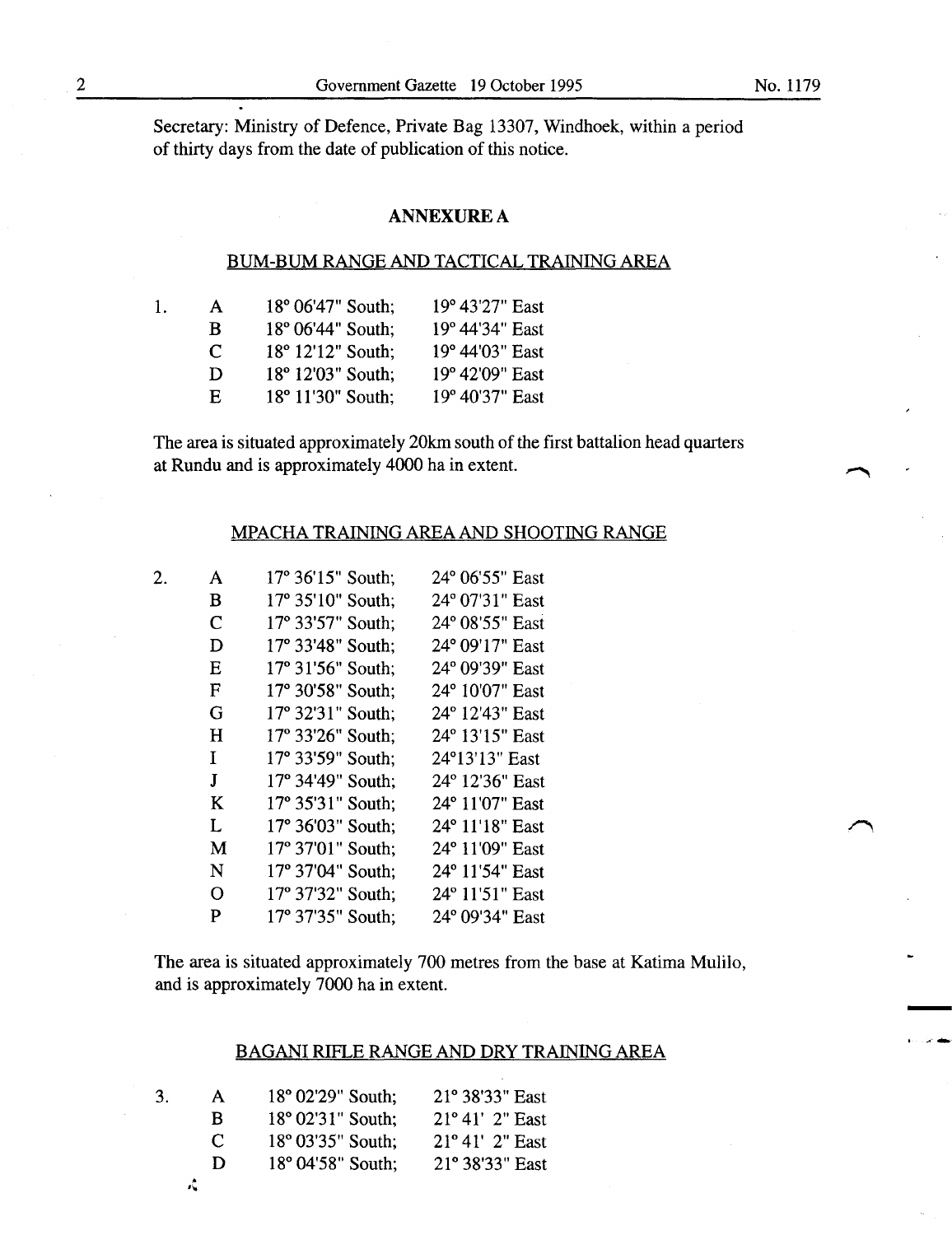The area is situated approximately 9km from the base at Bagani, east of the Okavango river and is approximately 1400 ha in extent.

### NEPARA RANGE AND DRY TRAINING AREA

| 4. | A                           | $17^{\circ}$ 42'21" South;   | 18° 31'12" East |
|----|-----------------------------|------------------------------|-----------------|
|    | B                           | $17^{\circ} 43' 10''$ South; | 18° 31'53" East |
|    | $\mathcal{C}^{\mathcal{A}}$ | $17^{\circ}$ 43'53" South;   | 18° 30'45" East |
|    | $\bf{D}$                    | $17^{\circ}$ 43'53" South;   | 18° 30′ 5″ East |
|    | E.                          | $17^{\circ}$ 43'23" South;   | 18° 30'12" East |

The area is situated approximately 7km north-east of the base and is approximately 460 ha in extent.

### EENHANA RANGE AND TRAINING AREA

#### Lo. 17

|               | latitude    | longitude   |                                        | $\mathbf{X}$ |
|---------------|-------------|-------------|----------------------------------------|--------------|
| A             | 17 28 49.29 | 16 18 45.00 | 73013.00                               | $-500150.00$ |
| R             |             | 16 19 31.98 | $-71628.00$                            | $-500450.00$ |
| $\mathcal{C}$ |             |             | 71522.08                               | -499961.35   |
| D             | 17 29 05.20 | 16 18 48.53 | 72907.05                               | $-499661.16$ |
|               |             |             | 17 28 39.69<br>17 28 55.60 16 19 35.51 |              |

The area is situated approximately 30m from the base at Eenhana and is approximately of 71 ha in extent.

### RUACANA RIFLE RANGE AND TRAINING AREA

| 6. | A                           | 17° 24'38" South; | 14° 20'00" East |
|----|-----------------------------|-------------------|-----------------|
|    | B                           | 17° 25'25" South; | 14° 20'49" East |
|    | $\mathcal{C}_{\mathcal{C}}$ | 17° 25'53" South; | 14° 21'00" East |
|    | D                           | 17° 25'57" South; | 14° 20'57" East |
|    | $\mathbf{E}$                | 17° 25'59" South: | 14° 20'27" East |
|    | F                           | 17° 25'25" South; | 14° 19'19" East |

The area is situated approximately 4km north-west of Ruacana and is approximately 460 ha in extent.

i se and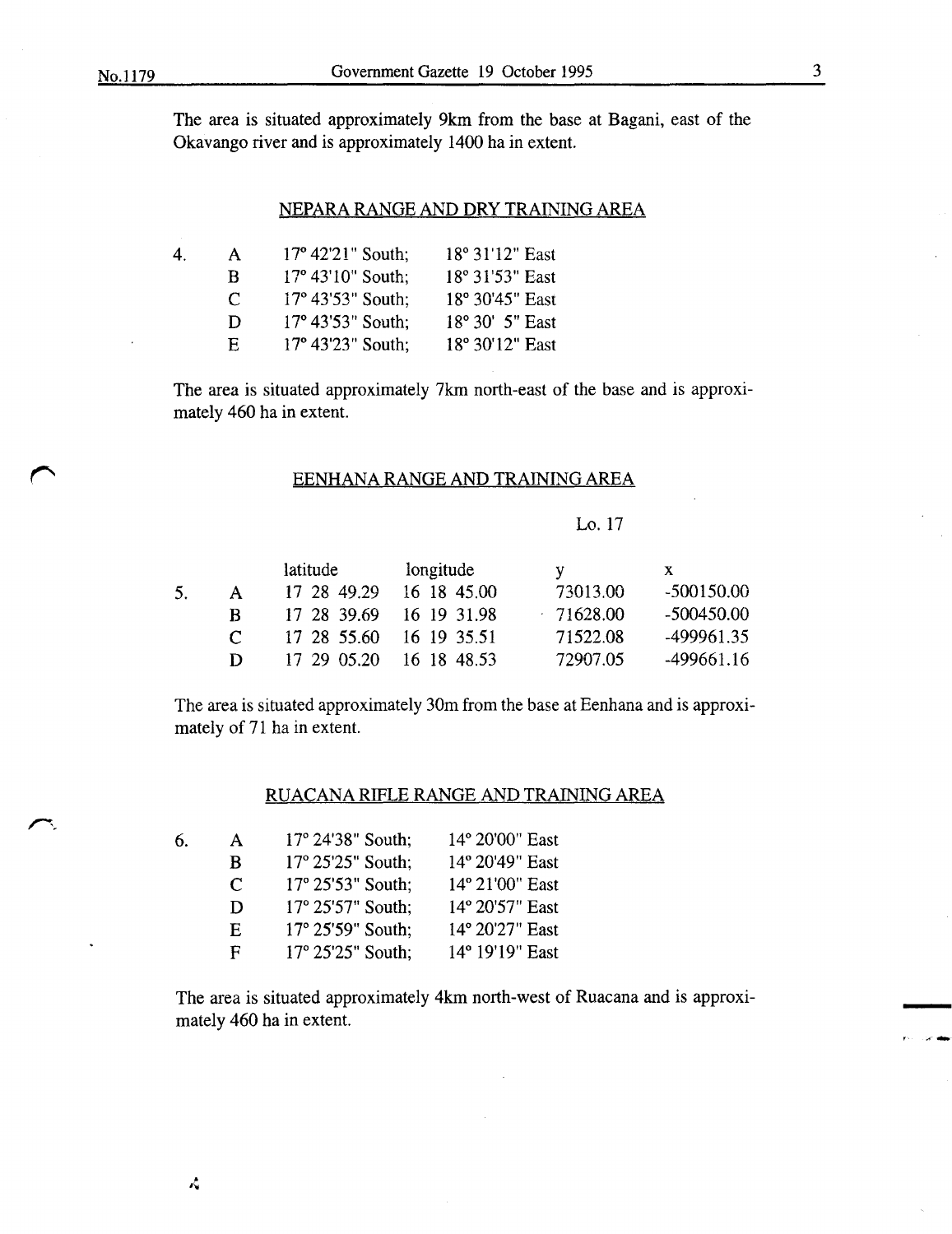### **ANNEXURE B**

### UULUNGA WAKOLONDE SHOOTING RANGE AND TRAINING AREA

### Lo.17

|    |                      | latitude    | longitude   | V         | X            |
|----|----------------------|-------------|-------------|-----------|--------------|
| 5. | $\mathbf{A}$         | 18 11 26.00 | 16 02 26.00 | 101492.22 | $-421420.35$ |
|    | B                    | 18 11 08:00 | 16 03 06.00 | 100319.64 | -421979.88   |
|    | C                    | 18 11 17.00 | 16 03 54.00 | 98707.65  | $-421710.41$ |
|    | D                    | 18 14 45.00 | 16 04 27.00 | 97905.60  | -415320.27   |
|    | E                    | 18 14 58.36 | 16 03 23.81 | 99759.82  | -414900.00   |
|    | $\mathbf{F}^{\perp}$ | 18 14 54.00 | 16 02 27.00 | 101429.36 | $-415025.40$ |

The area is situated approximately 33km south of Ondangwa and is approximately 2070 ha in extent.

### OSHIVELO TRAINING AREA AND SHOOTING RANGE

#### Lo. 17

|                             | latitude    | longitude   | v           | x            |
|-----------------------------|-------------|-------------|-------------|--------------|
| $\mathsf{A}$                | 18 30 00.01 | 17 06 15.23 | $-11005.67$ | -387435.00   |
| R                           | 18 29 59.55 | 17 14 32.73 | $-25597.79$ | -387435.00   |
| $\mathcal{C}_{\mathcal{C}}$ | 18 36 06.68 | 17 14 28.50 | $-25458.62$ | $-376148.15$ |
| D                           | 18 36 06.99 | 17 09 43.23 | $-17096.48$ | $-376148.15$ |
| E.                          | 18 33 39.99 | 17 07 56.23 | $-13963.21$ | -380669.95   |

The area is situated approximately 5km north of Oshivelo Veterinary Control Post and is approximately 13345,2 ha in extent.

### OTJIWARONGO SMALL ARMS SHOOTING RANGE

| 3. | A           | 20° 23'27" South; | 16° 37'55" East |
|----|-------------|-------------------|-----------------|
|    | B           | 20° 23'52" South; | 16° 38'24" East |
|    | $\mathbf C$ | 20° 24'57" South; | 16° 38'47" East |
|    | D           | 20° 25'06" South; | 16° 37'43" East |
|    | E           | 20° 24'00" South; | 16° 37'38" East |
|    | F           | 20° 24'44" South; | 16° 38'21" East |
|    | G           | 20° 25'14" South; | 16° 38'39" East |
|    | H           | 20° 26'23" South; | 16° 38'37" East |
|    | Ţ           | 20° 26'12" South; | 16° 37'34" East |
|    | J           | 20° 25'08" South; | 16° 37'53" East |

 $\mathcal{L}$ 

 $\bigcap$ 

~-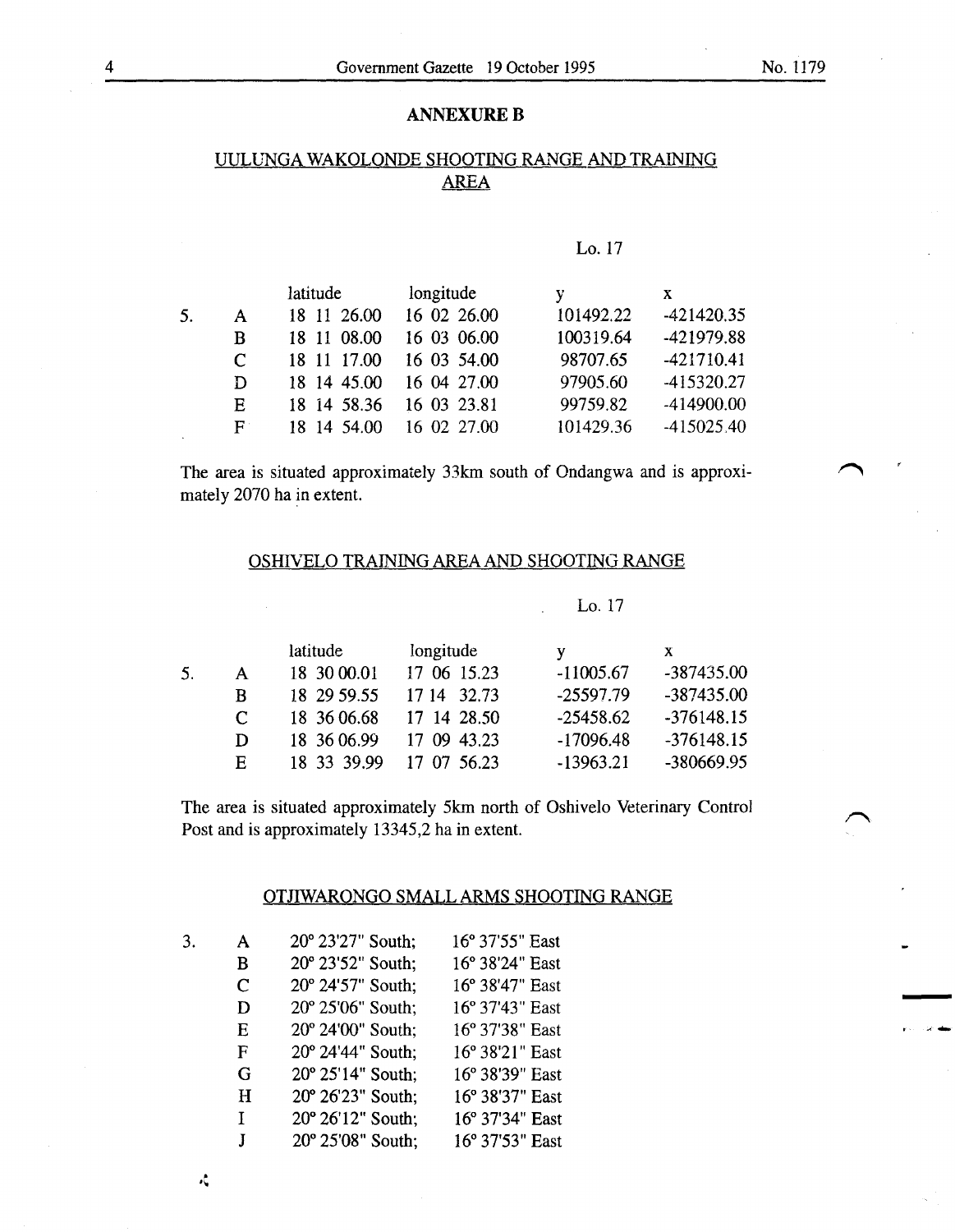$\overline{a}$ 

The area is situated approximately 1,8km west of Otjiwarongo airport and is approximately 900 ha in extent.

### OTAVI RANGE AND TACTICAL TRAINING AREA

|--|--|

|    |            | latitude | longitude               | V           | X            |
|----|------------|----------|-------------------------|-------------|--------------|
| 4. | A.         |          | 19 38 29.21 17 22 42.34 | $-39685.98$ | $-261056.78$ |
|    | R.         |          | 19 37 40.65 17 22 19.98 | $-39037.82$ | $-262551.28$ |
|    | $\sqrt{ }$ |          | 19 36 07.55 17 26 08.78 | -45710.69   | -265397.99   |
|    | D          |          | 19 37 51.20 17 27 57.26 | $-48863.11$ | $-262202.62$ |

The area is situated approximately 10km north-east of Otavi and is approximately 2237,7 ha in extent.

### **ANNEXURE C**

### LEOPARDS VALLEY RIFLE RANGE

| ł. | A | 22° 39'35" South; | $17^{\circ}$ 05'41" East |
|----|---|-------------------|--------------------------|
|    | B | 22° 39'51" South; | 17° 06'07" East          |
|    | C | 22° 40'59" South; | 17° 06'35" East          |
|    | D | 22° 41'11" South; | 17° 06'20" East          |
|    | E | 22° 41'13" South: | 17° 05'30" East          |
|    | F | 22° 40'06" South; | 17° 05'22" East          |

The area is situated approximately 13km south of Windhoek and is approximately 460 ha in extent.

#### GOBABIS (HOUMOED) RIFLE RANGE

Lo. 17

|               | latitude    | longitude   |             | $\mathbf{X}$ |
|---------------|-------------|-------------|-------------|--------------|
| A             | 22 50 24.09 | 19 29 14.62 | $-50022.10$ | -93094.42    |
| B.            | 22 50 22.13 | 19 33 22.33 | -57084.34   | -93058.99    |
| $\mathcal{C}$ | 22 52 49.38 | 19 33 23.79 | $-57108.35$ | -97588.37    |
| D             | 22 52 51.32 | 19 29 16:04 | $-50047.55$ | $-97623.19$  |

The area is situated near Houmoed farm, approximately 70km east of Gobabis and 80km from the Namibia/Botswana border, and is approximately 3198,3 ha in extent.

-

, .........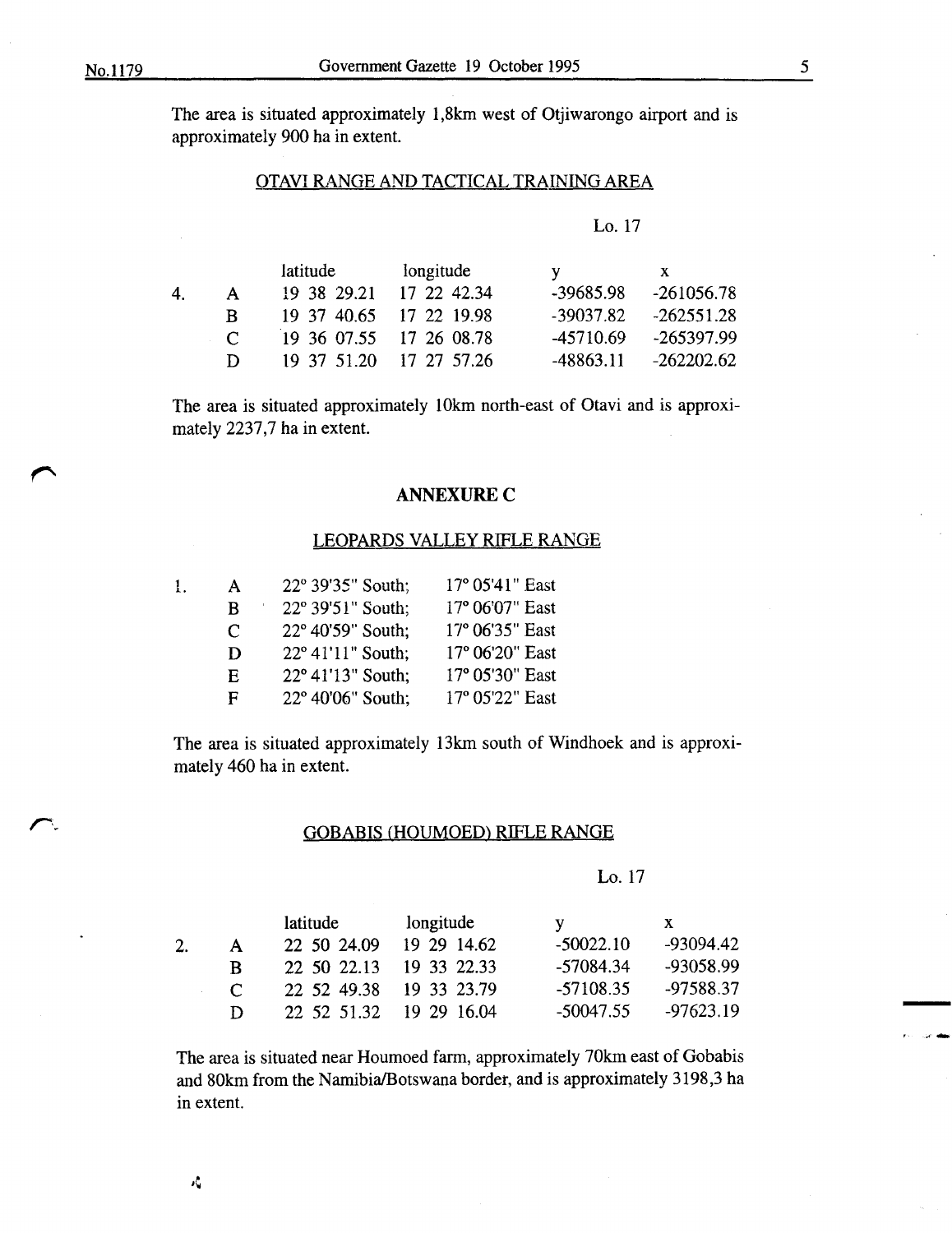### KOOT THERON SHOOTING RANGE

|    |   | latitude    | longitude   |         | X.       |
|----|---|-------------|-------------|---------|----------|
| 3. | A | 22 27 02.00 | 18 55 19.00 | 8033.53 | 49888.61 |
|    | B | 22 26 45.00 | 18 55 52.00 | 7090.33 | 49365.28 |
|    | C | 22 27 13.00 | 18 56 06.00 | 6689.70 | 50226.30 |
|    | D | 22 28 18:00 | 18 55 18.00 | 8060.90 | 52226.16 |
|    | Е | 22 28 02.00 | 18 54 49.00 | 8890.14 | 51734.50 |
|    | F | 22 28 18.54 | 18 55 52.14 | 7084.94 | 52242.45 |

The area is situated approximately 2,5km south of Gobabis and is approximately 405 ha in extent.

### KEETMANSHOOP RIFLE RANGE

Lo. 17

|                             | latitude    | longitude   |          | X.        |
|-----------------------------|-------------|-------------|----------|-----------|
| $\mathsf{A}$                | 26 35 38.00 | 18 09 32.00 | 83774.12 | 509056.48 |
| -R                          | 26 34 53.00 | 18 10 32.00 | 82122.98 | 507660.77 |
| $\mathcal{C}_{\mathcal{C}}$ | 26 34 54.12 | 18 11 08.94 | 81100.54 | 507688.79 |
| D                           | 26 35 19.00 | 18 11 10.00 | 81066.41 | 508454.22 |
| E.                          | 26 36 20.00 | 18 10 22.00 | 82382.38 | 510340.05 |
|                             |             |             |          |           |

The area is situated approximately 3km south-east of the fourth battalion company accommodation building at Keetmanshoop and is approximately 394 ha in extent.

#### OSERI-KARI TRAINING AREA AND SHOOTING RANGE

Lo. 17

|    |             | latitude       | longitude      | y           | X           |
|----|-------------|----------------|----------------|-------------|-------------|
| 5. | A           | 21 53 07.77    | 16 58 34.26    | 2460.98     | $-12677.85$ |
|    | B           | 21 51 08.75    | 00 19.67<br>17 | $-564.82$   | $-16338.50$ |
|    | $\mathbf C$ | 49 22.37<br>21 | 17 02 11.17    | $-3766.61$  | $-19609.83$ |
|    | D           | 21 53 30.57    | 04 54.68<br>17 | $-8458.10$  | $-11974.70$ |
|    | Е           | 21 55 26.17    | 17 05 12.31    | $-8961.99$  | $-4819.26$  |
|    | F           | 21 59 52.10    | 17 06 27.67    | $-11118.90$ | $-238.97$   |
|    | G           | 22 01 13.16    | 03 11.90<br>17 | $-5502.94$  | 2250.97     |
|    | H           | 21 56 26.34    | 17 01 14.26    | $-2130.80$  | $-6571.10$  |
|    |             | 21 58 09.77    | 16 59 19.62    | 1158.28     | $-3390.03$  |
|    | J           | 21 55 50.67    | 16 57 27.14    | 4386.19     | $-7667.45$  |
|    | K           | 21 55 09.33    | 16 57 44.26    | 3895.38     | $-8939.20$  |

The area is situated approximately 12,9km east of Okahandja and is approximately 17373 ha in extent.

 $\cdot$   $\cdot$ 

--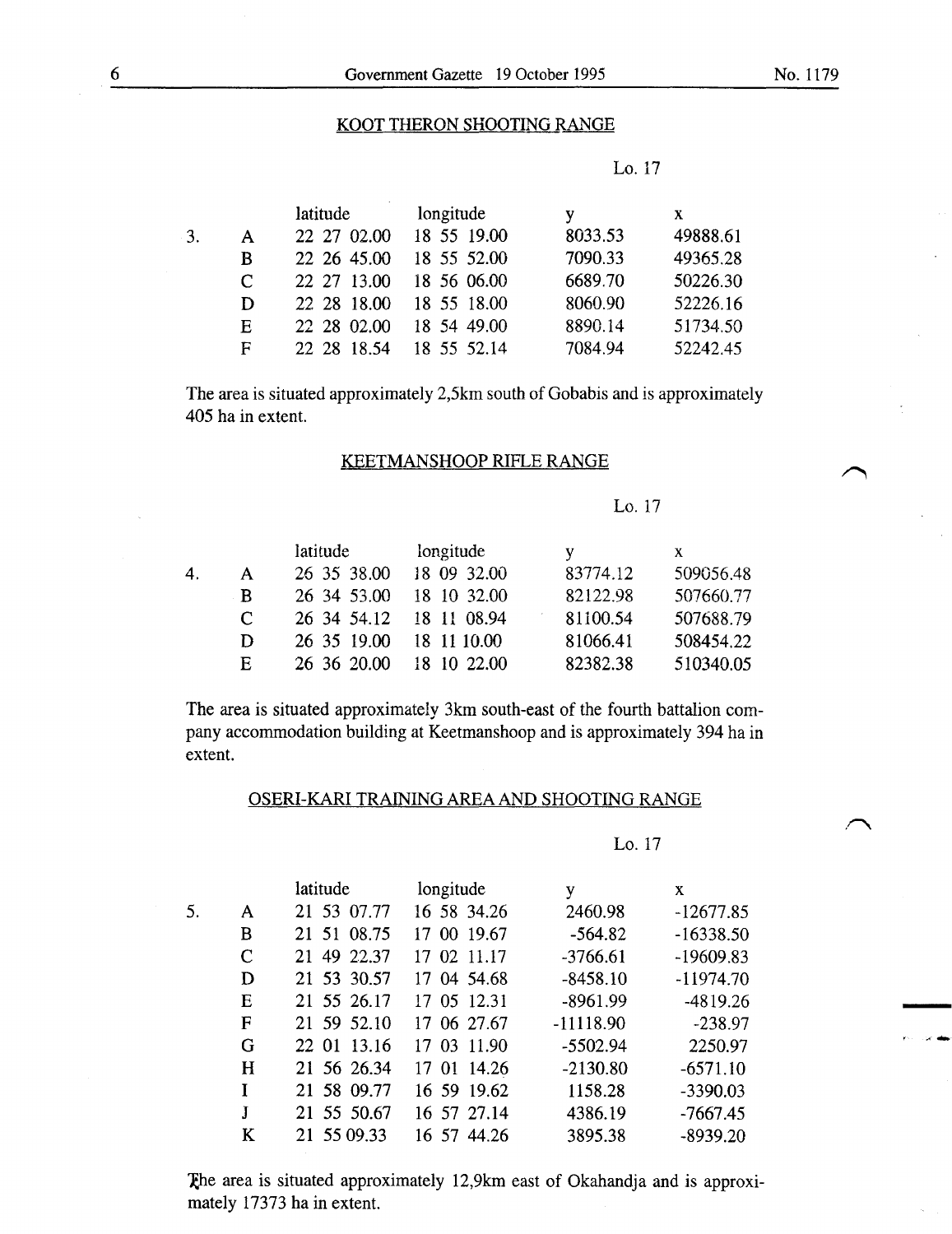**r:** 

 $\mathcal{L}$ 

### **ANNEXURED**

### OSONA TRAINING AREA AND SHOOTING RANGES

|    |   | latitude    | longitude      | y       | X        |
|----|---|-------------|----------------|---------|----------|
| 1. | A | 22 06 08:00 | 16 59 22.00    | 1089.08 | 11318.07 |
|    | B | 22 06 15.00 | 16 59 20.00    | 1146.38 | 11533.36 |
|    | C | 22 06 57.48 | 16 59 30.34    | 850.00  | 12840.00 |
|    | D | 22 07 09.19 | 16 58 41.83    | 2240.00 | 13200.00 |
|    | E | 22 02 57.17 | 16 56 26.54    | 6120.00 | 5450.00  |
|    | F | 22 03 14.00 | 16 57 21.00    | 4558.45 | 5967.21  |
|    | G | 22 03 48.00 | 16 58 00.00    | 3440.14 | 7012.62  |
|    | H | 22 04 08:00 | 16 58 56.00    | 1834.67 | 7627.46  |
|    | T | 22 04 53.00 | 16 59 45.00    | 429.96  | 9011.36  |
|    | J | 22 05 20.00 | 00 00:00<br>17 | 0.00    | 9841.76  |
|    | K | 22 05 45 00 | 16 59 45.00    | 429.92  | 10610.66 |
|    |   |             |                |         |          |

The area is situated approximately 2,5km south of Okahandja and is approximately 1928,2 ha in extent.

### SWART KOPPIES FIELD ARTILLERY SHOOTING RANGE

### Lo. 17

|    |             | latitude    | longitude   | y              | X          |
|----|-------------|-------------|-------------|----------------|------------|
| 2. | A           | 22 45 01.45 | 14 36 02.21 | 41016.41       | 83142.99   |
|    | B           | 22 45 01.93 | 14 36 32.61 | 35014.01       | 83142.99   |
|    | $\mathbf C$ | 22 56 34.69 | 14 39 30.89 | 35014.01       | 104451.51  |
|    | D           | 22 56 34.20 | 14 36 00.19 | 41016.41       | 104451.51  |
| 3. |             |             |             | <b>UTM.</b> 15 |            |
|    |             |             |             | y              | X          |
|    | A           |             |             | 459000.00      | 7484300.00 |
|    | B           |             |             | 465000.00      | 7484300.00 |
|    | $\mathbf C$ |             |             | 465000.00      | 7463000.00 |
|    | D           |             |             | 459000.00      | 7463000.00 |

The area is situated approximately 17km east of Walvis Bay and is approximately 12790,2 ha in extent.

' .......